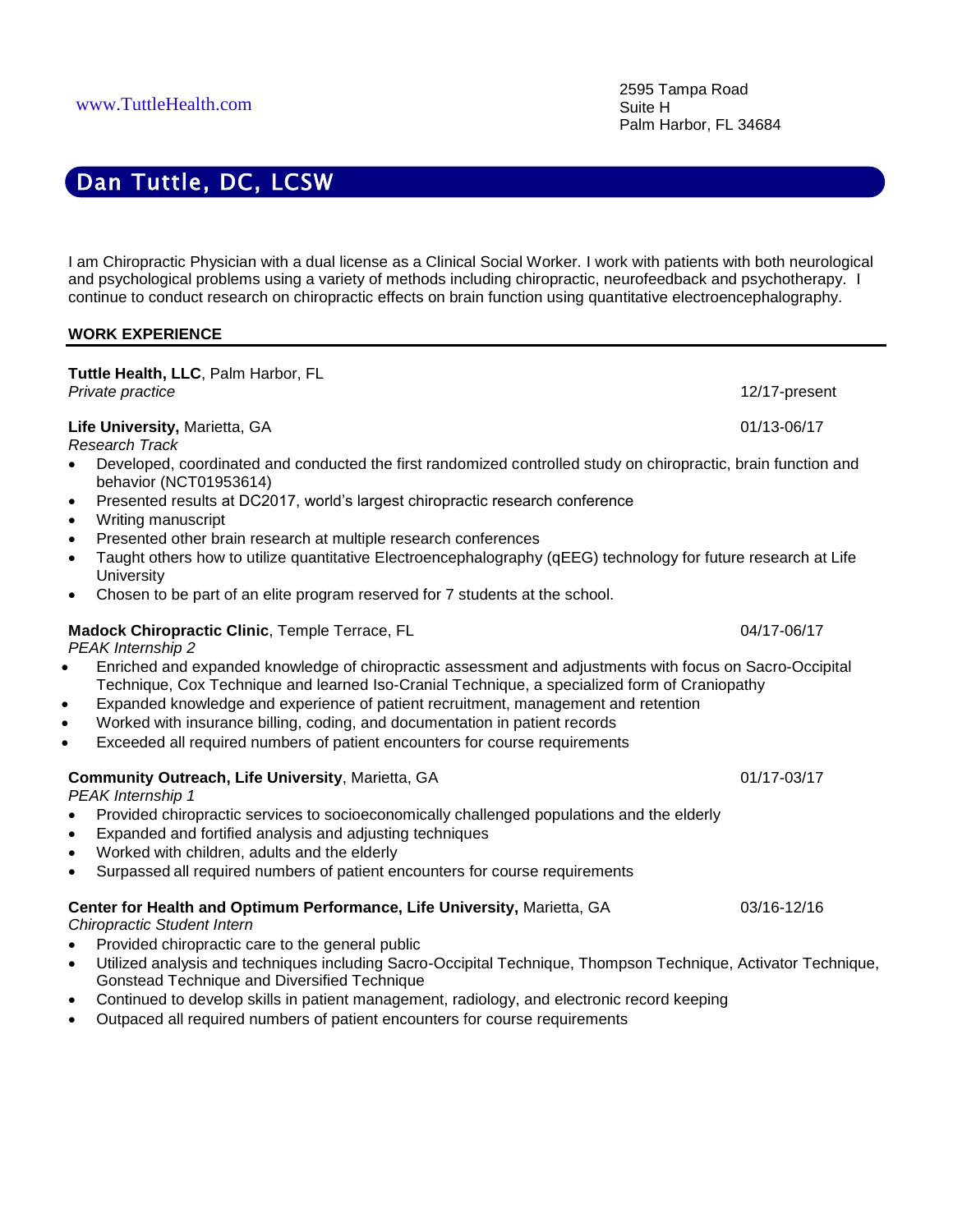| Campus Center for Health and Optimum Performance, Life University, Marietta, GA<br>Chiropractic Student Intern<br>Served the student population at Life University<br>Provided chiropractic care with Diversified adjusting techniques<br>$\bullet$<br>Utilized methods of analysis including motion palpation, static palpation, posture analysis, thermography, radiology<br>$\bullet$<br>and leg length<br>Exceeded all required numbers of patient encounters for course requirements<br>$\bullet$                                                                                                                                                                                                                                 | 09/15-03/16 |
|----------------------------------------------------------------------------------------------------------------------------------------------------------------------------------------------------------------------------------------------------------------------------------------------------------------------------------------------------------------------------------------------------------------------------------------------------------------------------------------------------------------------------------------------------------------------------------------------------------------------------------------------------------------------------------------------------------------------------------------|-------------|
| Psychological Sciences Institute, Suwanee, GA<br>Chief Therapist, Licensed Clinical Social Worker<br>Performed and oversaw clinical activities of psychotherapy, neurofeedback, interactive metronome<br>$\bullet$<br>Worked with multidisciplinary team of neuropsychologists, social workers, psychometrists, occupational therapists,<br>$\bullet$<br>speech therapists, and physical therapists<br>Worked extensively with ADHD and Autism in a pediatric and adult population<br>$\bullet$<br>Worked with case of Dravet Syndrome with SCN1A sodium channel mutation<br>$\bullet$<br>Processed qEEG records and presented several posters at various conferences in the United States on ADHD<br>$\bullet$<br>and Dravet Syndrome | 10/08-12/12 |
| Swift River Health Care, Rumford, ME                                                                                                                                                                                                                                                                                                                                                                                                                                                                                                                                                                                                                                                                                                   | 12/05-06/08 |

*Licensed Clinical Social Worker*

- Conducted outpatient psychotherapy to individuals, couples, families and children with 4,600+ hours of direct outpatient psychotherapeutic experience
- Collaborated on a multidisciplinary team of MD's, DO's, NP's, PA's both in family practice and psychiatry
- Coordinated care and worked with psychologists and neuropsychologists outside of practice
- Refined psychotherapeutic skills working with a markedly challenging case load requiring utilization of an extensive variety of psychotherapy techniques and interventions
- Treated 142 different disorders as defined by DSM-IV-TR

# **Neurofeedback:** Private Practice, ME 08/07-06/08

- Evaluated and trained using QEEG analysis
- Utilized Brainmaster hardware and software as well as NeuroGuide as normative database software
- Acquired 62 hours of Neurofeedback training, including BCIA-EEG pre-requisites
- Evaluated measurements of attention and response control with IVA+

## **Roberto Clemente High School, Chicago, IL 09/04-05/05 09/04-05/05 09/04-05/05**

*Social Work Intern*

- Developed and refined individual psychotherapeutic techniques with male and female inner city, socioeconomically disadvantaged, minority adolescents
- Counseled clients and their families incorporating family therapy techniques
- Worked with multi-disciplinary team of MD's, PA's, NP's and Psychologists
- Developed and implemented art therapy techniques for appropriate students
- **Loyola University Chicago, School of Social Work**, Chicago, IL09/04-05/05

*Graduate Assistant*

- Conducted research and completed class preparation for Professor
- Compiled research data using Statistical Package for the Social Sciences (SPSS)
- Assisted the Multicultural Alumni Resource Committee (MARC) and redesigned school newsletter *Social Workers Connect*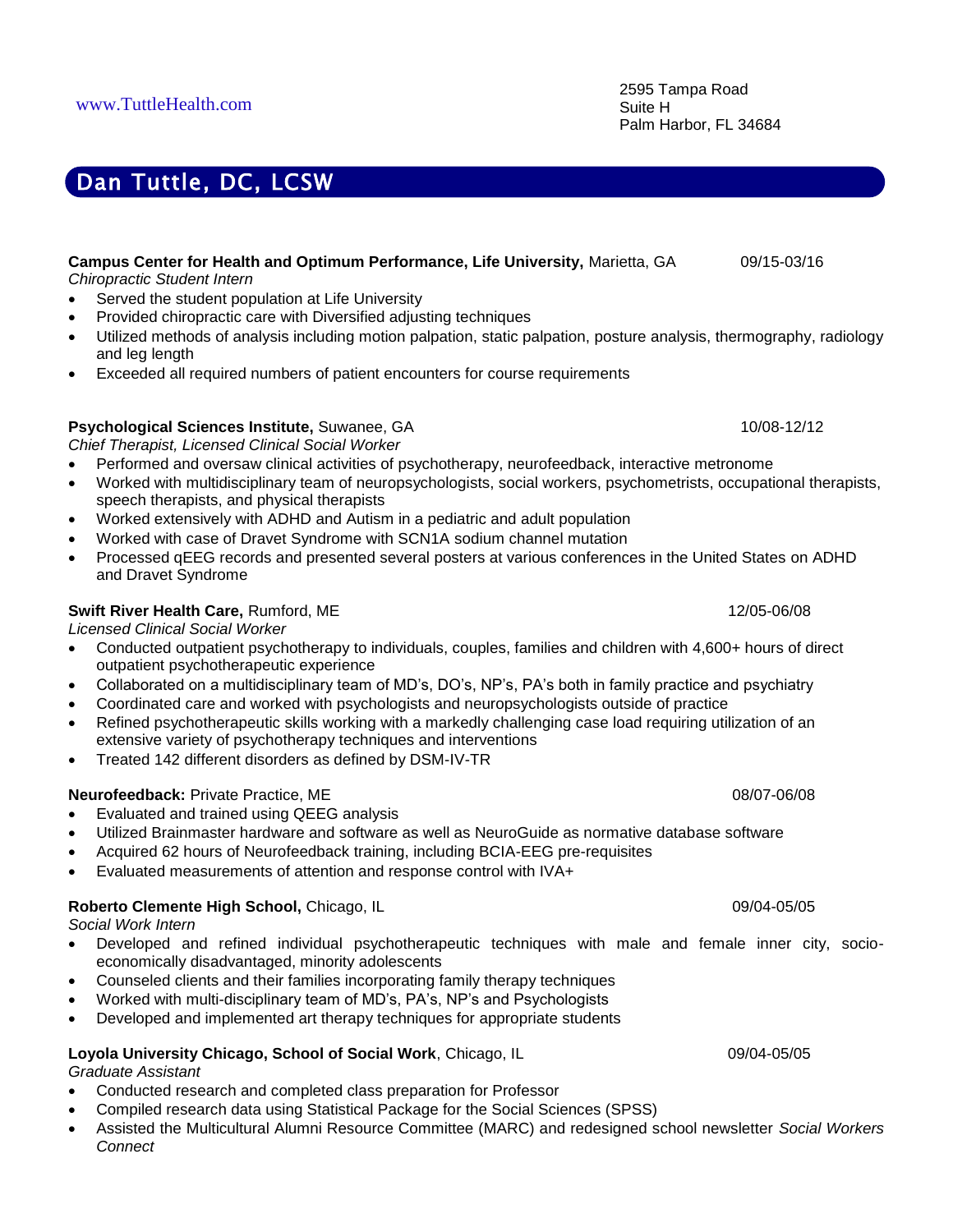### **St. Elizabeth's Hospital, Chicago, IL 09/03-05/04** 09/03-05/04

*Social Work Intern*

- Conducted patient intake and psychosocial assessments for adults struggling with moderate to severe psychiatric disorders, dual diagnosis, and substance abuse for this inpatient facility
- Led daily group therapy sessions with five to fifteen patients
- Oversaw case management for patients and coordinated discharge planning

### **Hampshire Educational Collaborative, Swift River Elementary School,** Belchertown, MA

*Instructor*08/02 – 08/03

- Instructor for eight children with special needs in all subjects including mathematics and art in a 1:1/1:2 teacher-tostudent ratio classroom
- Assisted a student population with a variety of pervasive developmental, specified developmental, mood, attention and anxiety disorders
- Prepared students struggling in math to pass state math skills test
- Prepared lesson plans, planned curriculum, set developmental goals, implemented behavior modification programs, and developed individually based methods of teaching

### **EDUCATION**

**Doctor of Chiropractic,** Life University, Marietta, GA. June 2017 | Research Track participant **Masters in Social Work,** Loyola University Chicago School of Social Work, Chicago, IL *Summa Cum Laude.* May 2005 | Graduate Assistant Scholarship

**Bachelor of Arts, Art**, University of Massachusetts, Amherst, MA *Magna Cum Laude.* February 2002

#### **LEADERSHIP/SERVICE**

**President,** Sacro-Occipital Technique Club, Life University. Involved in club from 01/2013-12/2016. Practiced and refined abilities teaching chiropractic technique to a student audience for 4 years

**Vice President,** Student Government, Graduate Student Association, Loyola University Chicago School of Social Work, 2003-2005 leading academic and social sub-committees

**President's Council:** Loyola Graduate School of Social Work Representative and Assembly of Loyola Student Groups, 2003-2004

**Curriculum Committee:** Loyola Graduate School of Social Work Representative, 2004-2005. Topics included school re-accreditation and expansion of Social Work program

**Special Needs Tutor:** Community Service Project at High School. New Ipswich, NH, 9/97-12/97

#### **AWARDS**

- **Best Scientific Paper,** *Changes over time in effective neural connectivity following a chiropractic adjustment.* Association of Chiropractic Colleges Research Agenda Conference, March 2019
- **Contemporary Scientific Paradigms Award**, Life University, June 2017
- **Research Track Participant Award,** Life University, June 2017
- **Outstanding Leadership Award** for leadership at Life University, May 2017
- **Psychological Sciences Institute,** Excellence award for service for innovative treatment of complex behavioral disorders, December 2012
- **Organizational Award** *for Commitment to Excellence in Scholarship and Service in the Pursuit of Truth and Care of Others.* Loyola University Chicago School of Social Work, May 2005. Award created specifically for me for the magnitude of performance and service of my work at Loyola University Chicago
- **Joseph Lassner Graduate Student Association Award** *for Outstanding Leadership and Service. Loyola University Chicago School of Social Work,* May 2005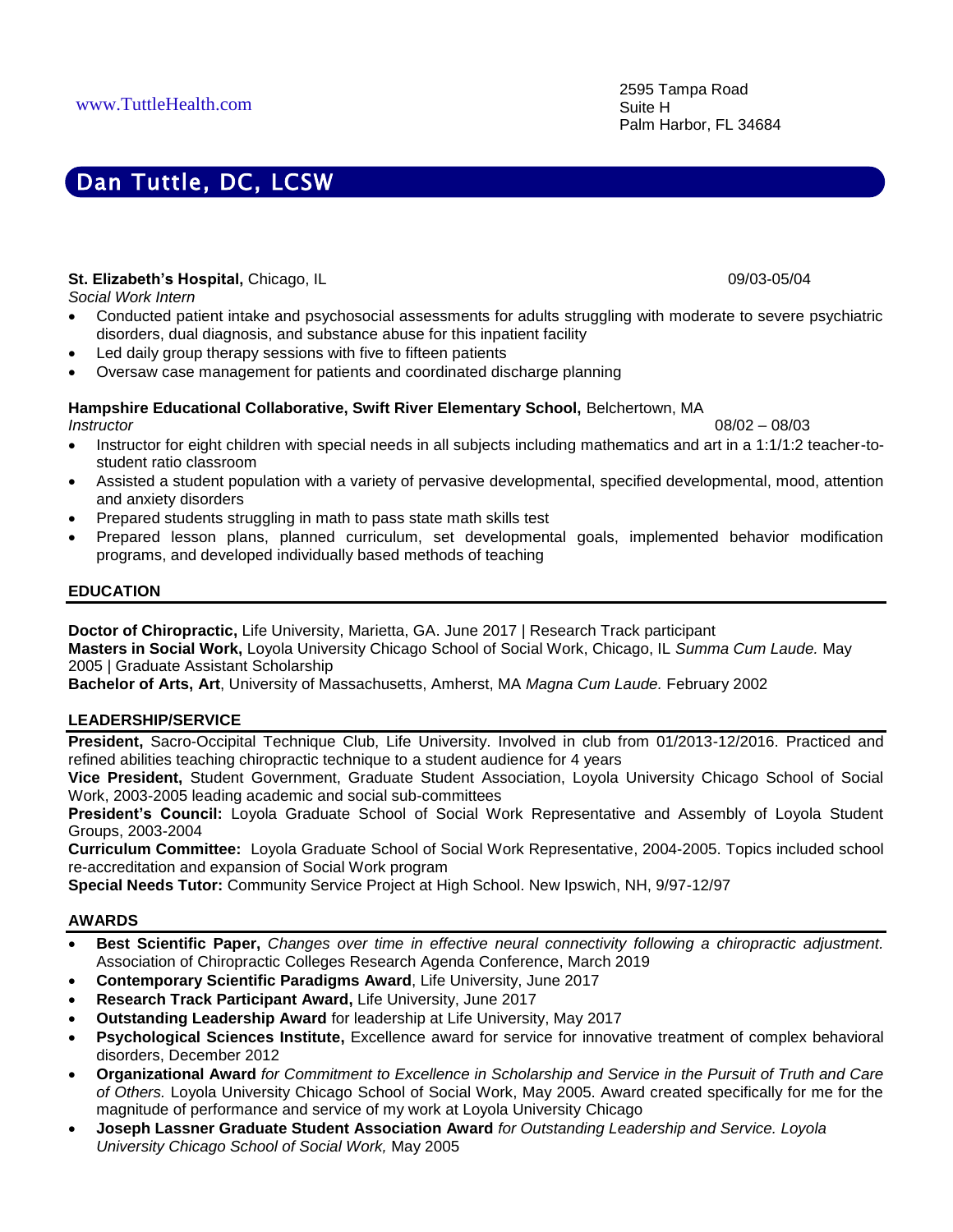## **SELECTED CONTINUING EDUCATION**

- **Microcurrent Point Stimulation pain therapy.** Tampa, FL June 2019
- **Sacro-Occipital Research Society International (SORSI) Midyear.** St. Louis, MO. April 2019
- **Sacro-Occipital Research Society International (SORSI) Annual conference.** Denver, CO. October 2018
- **Sacro-Occipital Research Society International (SORSI) Midyear.** Atlanta, GA. April 2018
- **Cell Symposia: Big Questions in Neuroscience.** Arlington, VA. November 2017
- **Sacro-Occipital Research Society International (SORSI) Annual conference.** Denver, CO. October 2017
- **International Society for Neurofeedback and Research, Annual conference**. Mashantucket, CT. September 2017
- **Florida Chiropractic Society, Annual Meeting.** Completed all requirements for first year of licensing in Florida. Orlando, FL. August 2017
- **Sacro-Occipital Research Society International (SORSI) Midyear conference**. Dallas, TX. April 2017
- **Extremity Adjusting**. Marietta, GA. January 2017
- **SORSI Annual Conference**. Denver, CO. October 2016
- **Category 2 intensive**. Marietta, GA. October 2016
- **Temporal Mandibular Joint Disorders**. Marietta, GA. August 2016
- **Integrated Spinal Analysis—assistant instructor**. Marietta, GA July 2016
- **Cranial Sutural Technique and Facial Distortion.** Marietta, GA. May 2016
- **SORSI Midyear**. Atlanta GA. April 2016
- **Common Childhood Health Concerns**. Marietta, GA. February 2016
- **Introduction to Cranial Adjusting and Cranial Ranges of motion**. Marietta, GA. January 2016
- **Advanced Posture Analysis Seminar**. Marietta, GA. October 2015
- **Functional Pregnancy Seminar**. Marietta, GA. August 2015
- **Integrated Spinal Analysis Seminar—Assistant Instructor**. Marietta, GA July 2015
- **Category 1 and 3 Intensive**. Marietta, GA. July 2015
- **Pediatric Adjusting Seminar**. Marietta, GA. May 2015
- **Advanced Osseous Adjusting Seminar**. Marietta, GA. April 2015
- **Chiropractic Manipulative Reflex Technique—2 weekends**. Marietta, GA. February 2015
- **Integrative Spinal Analysis—Assistant Instructor**. Marietta, GA. January 2015
- **Extremity Adjusting Seminar**. Marietta, GA. October 2014
- **Sacro-Occipital Technique Organization (SOTO-USA) Annual Conference**. Buckhead, GA. April 2013
- **Eye Movement Desensitization and Reprocessing (EMDR I and II)**. Atlanta, GA. June and October 2014. 40 hrs
- **Cytokine Effects on the Brain: Immune Regulation of Motion and Emotion.** The Atlanta Psychoanalytic Society. Atlanta, GA. March 2014. 1.5 hrs
- **New Frontiers in Trauma Treatment with Bessell van der Kolk, MD**. Atlanta, GA. April 2012
- **Post Traumatic Stress Disorder.** Atlanta, GA. March 2011. 15 hrs
- **The Diagnosis and Treatment of Bipolar Illness for the Clinician & Infectious Disease and Behavioral Health.** Atlanta, GA, June 2011. 3 hrs
- **Applying Laboratory Evaluations to Improve Clinical Outcome**. Metametrix Institute. Duluth, GA. August 2010. 8 hrs
- **Applying Laboratory Evaluations: Toxicity.** Metametrix Institute, Duluth, GA. June 2010. 8 hrs
- **Understanding Frontal Lobe Dysfunctions in Parkinson Disease Through Functional Imaging.** Atlanta, GA. September 2009. 1.5 hrs
- **Processing Emotions and Anxiety and Mood Disorders: ERP and Neuroimaging Findings.** Atlanta, GA. September 2009. 1.5 hrs
- **Getting Started with Neurofeedback.** Biofeedback Certification Institute of America (BCIA) certified training in Neurofeedback. Neurofeedback Services of Southern Vermont. Brattleboro, VT. July 2007. 36 hrs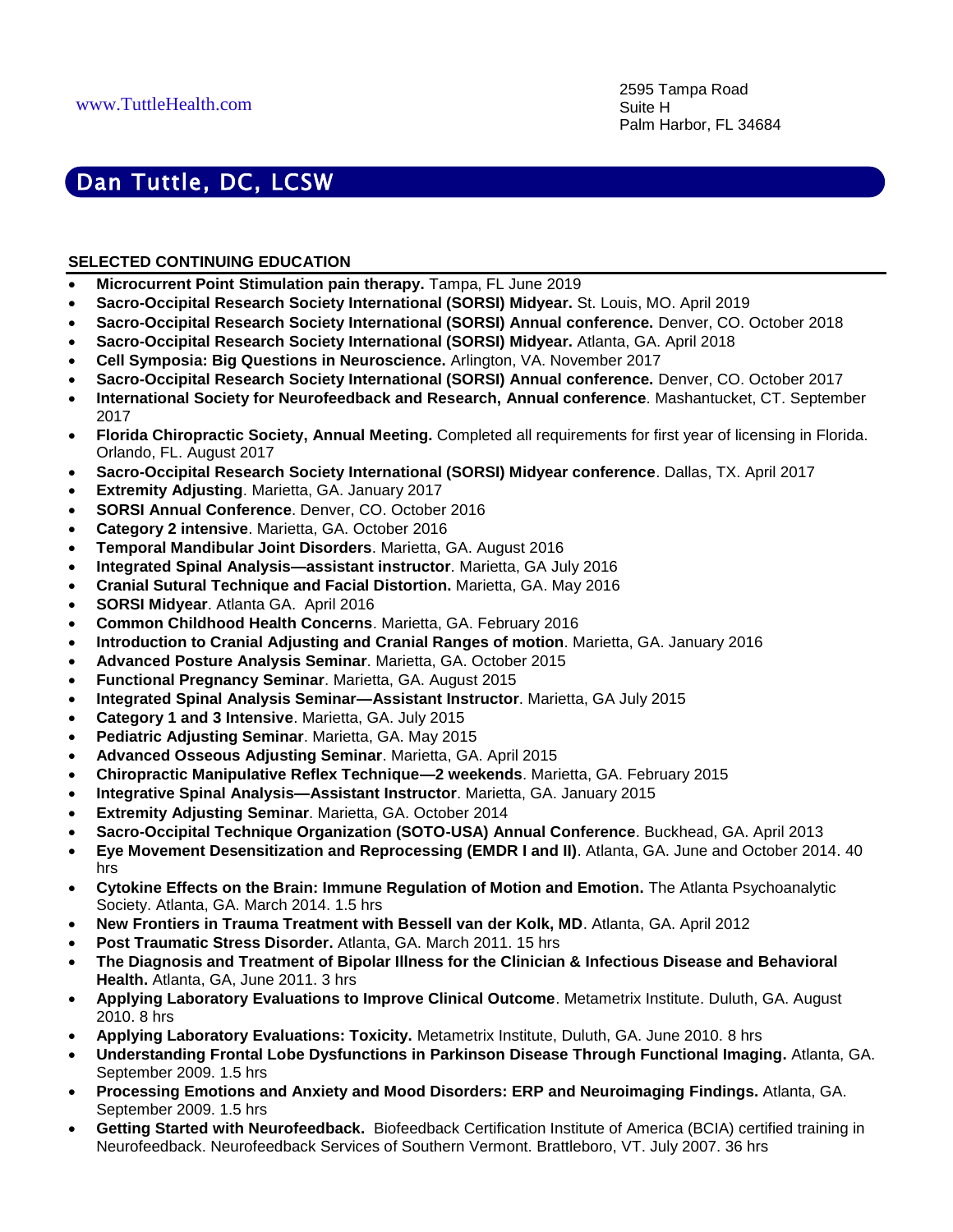2595 Tampa Road Suite H Palm Harbor, FL 34684

# Dan Tuttle, DC, LCSW

• **Cognitive Behavioral Therapy and Dialectical Behavioral Therapy: A Review and Clinical Update**. Harvard Medical School. May 2006. 15 hrs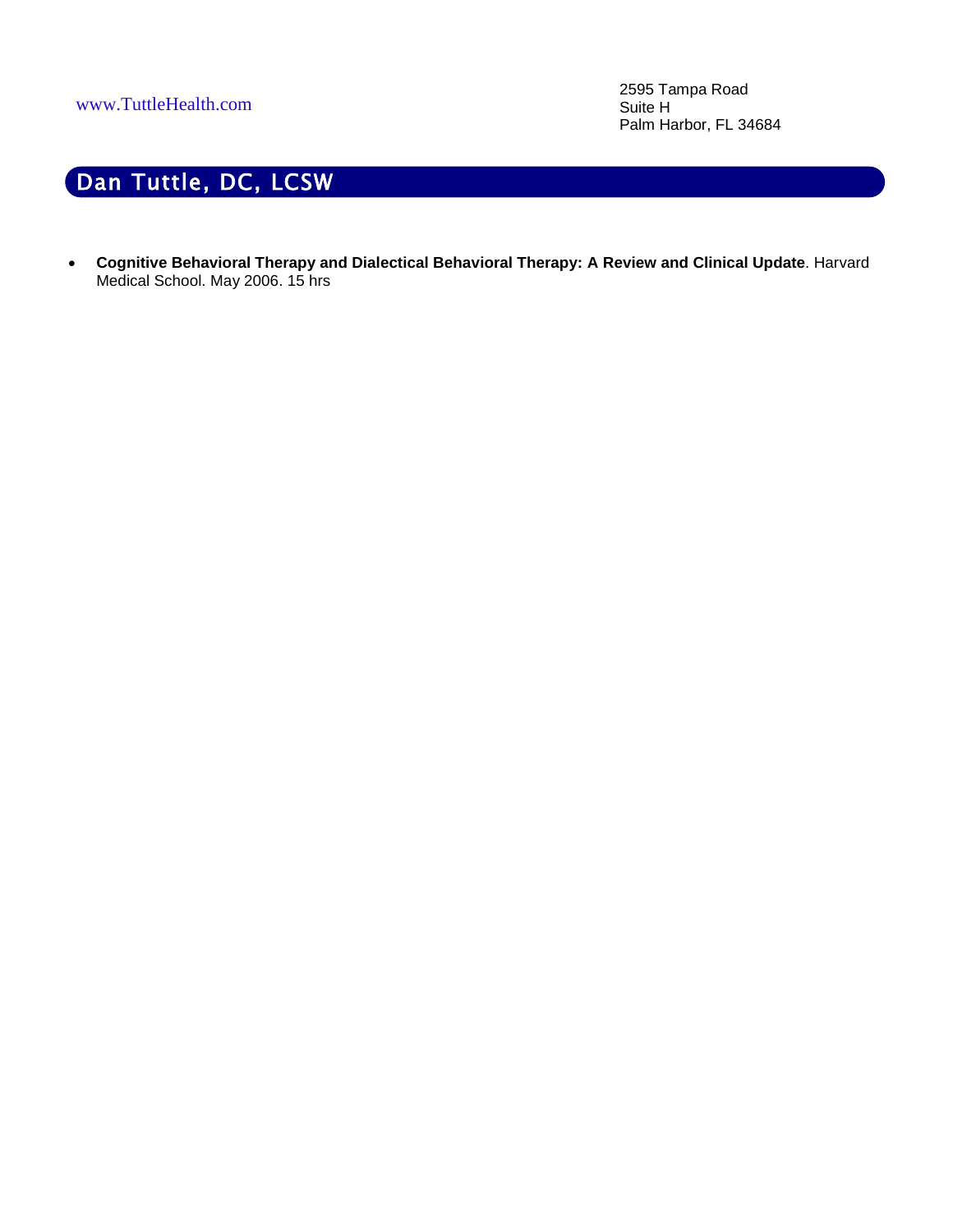### **RESEARCH PUBLICATIONS AND PRESENTATIONS**

- **Tuttle, D**; Sullivan, S; Hochman, J; Hosek, R. Spinal Manipulative Therapy (SMT) Alters Frontal, Temporal, Parietal and Occipital Electrical Activity: A Randomized Control Clinical Study. *Cell Symposia: Big questions in Neuroscience*. Arlington, VA, November 2017. [http://cell-symposia.com/big-questions-in-neuroscience-](http://cell-symposia.com/big-questions-in-neuroscience-2017/conference-program.asp)[2017/conference-program.asp](http://cell-symposia.com/big-questions-in-neuroscience-2017/conference-program.asp)
- **Tuttle, D**; Sullivan, S; Hochman, J; Hosek, R. Sacro-Occipital Techique (SOT®) Alters Frontal, Temporal, Parietal and Occipital Electrical Activity: A Randomized Control Clinical Study. *Joint conference of the Association of Chiropractic Colleges Research Agenda Conference, World Federation of Chiropractic and American Chiropractic Association.* Washington, DC. March 2017. [http://soto-usa.com/association-of-chiropractic-colleges-educational](http://soto-usa.com/association-of-chiropractic-colleges-educational-conference-proceedings-abstracts/)[conference-proceedings-abstracts/](http://soto-usa.com/association-of-chiropractic-colleges-educational-conference-proceedings-abstracts/)
- **Tuttle, D.** Ongoing research on chiropractic and brain function. *Assembly*, Life University. Marietta, GA. November 2016
- Sullivan, S; Longyear, M; Vestal, J; **Tuttle D**; Hosek, R. Seventeen-Year-Old Post Concussive Male Receiving Chiropractic Functional Neurology Care with Whole Body Rotation: A Case Report. *Association of Chiropractic Colleges Research Agenda Conference*. Orlando, FL. March 2016.
- **Tuttle, D.** Quantitative Assessment of Changes in Brain Activity After a Chiropractic Adjustment. *Sherman International Research and Philosophy Symposium.* Sherman College of Chiropractic. Spartanburg, SC. October 2015. [http://www.mccoypress.net/annals/docs/2015-1405\\_iraps.pdf](http://www.mccoypress.net/annals/docs/2015-1405_iraps.pdf)
- **Tuttle, D;** Sullivan, S; Hochman, J; Hosek, R. Quantitative Assessment of Changes in Brain Activity After a Chiropractic Adjustment. *Association of Chiropractic Colleges Research Agenda Conference.* Las Vegas, NV. March 2015. [https://www.life.edu/wp-content/uploads/2015/02/ACC-RAC-POSTER-TUTTLE-FINAL-revised-June-](https://www.life.edu/wp-content/uploads/2015/02/ACC-RAC-POSTER-TUTTLE-FINAL-revised-June-2015.pdf)[2015.pdf](https://www.life.edu/wp-content/uploads/2015/02/ACC-RAC-POSTER-TUTTLE-FINAL-revised-June-2015.pdf)
- **Tuttle, D.** *Assembly***,** Life University. Aa subject in my chiropractic and brain function study who was not compliant with study inclusion criteria as demonstrated by qEEG. November 2014
- Lord, R; **Tuttle, D**; Cantor, D. Adult bile acid amino transferase deficiency. *American Journal of Case Reports*. 2014;15:63-68. <https://www.ncbi.nlm.nih.gov/pmc/articles/PMC3937008/pdf/amjcaserep-15-63.pdf>
- **Tuttle, D.** *Assembly*, Life University. A case study of changes in brain function immediately before and after chiropractic adjustment utilizing qEEG. November 2013
- Cantor, D; **Tuttle, D.** [Evidence-based QEEG Neurofeedback Therapy: Clinical Outcomes in ADHD](http://www.ipeg-society.org/userfiles/files/IPEG%202012%20Conference%20-%20Abstract%20Book.pdf)*. International Pharmaco-EEG Conference*. New York University. New York, NY. October 2012. [http://www.ipeg](http://www.ipeg-society.org/userfiles/files/IPEG%202012%20Conference%20-%20Abstract%20Book.pdf)[society.org/userfiles/files/IPEG%202012%20Conference%20-%20Abstract%20Book.pdf](http://www.ipeg-society.org/userfiles/files/IPEG%202012%20Conference%20-%20Abstract%20Book.pdf)
- **Tuttle, D.** [The Effects of Two GABA-Enhancing Drugs on Dravet Syndrome](http://www.ipeg-society.org/userfiles/files/IPEG%202012%20Conference%20-%20Abstract%20Book.pdf)*. International Pharmaco-EEG Conference*. New York University. New York, NY. October 2012. [http://www.ipeg](http://www.ipeg-society.org/userfiles/files/IPEG%202012%20Conference%20-%20Abstract%20Book.pdf)[society.org/userfiles/files/IPEG%202012%20Conference%20-%20Abstract%20Book.pdf](http://www.ipeg-society.org/userfiles/files/IPEG%202012%20Conference%20-%20Abstract%20Book.pdf)
- **Tuttle, D.** The Possible Role of GABAergic Interneurons in EEG Phase Relationships: An Exploratory Case of Dravet Syndrome*. Annual Meeting of the EEG and Clinical Neuroscience Society.* Atlanta, GA. September 2009. <http://journals.sagepub.com/doi/abs/10.1177/155005941004100112?journalCode=eegb>

### **PROFESSIONAL MEMBERSHIPS**

- *Florida Chiropractic Association. 2017-present*
- *International Society of Neurofeedback and Research* (ISNR). 2007-present
- *EEG and Clinical Neuroscience Society* (ECNS). 2009-present
- *Brainmaster Technologies, Inc.* Clinical Affiliate Membership. 2007-present
- *Biofeedback and Clinical Neuroscience of Georgia.* 2008-present
- *American Society of Clinical Hypnosis*. Associate Member. 2006-2008
- *National Association of Social Workers*. 2003-present